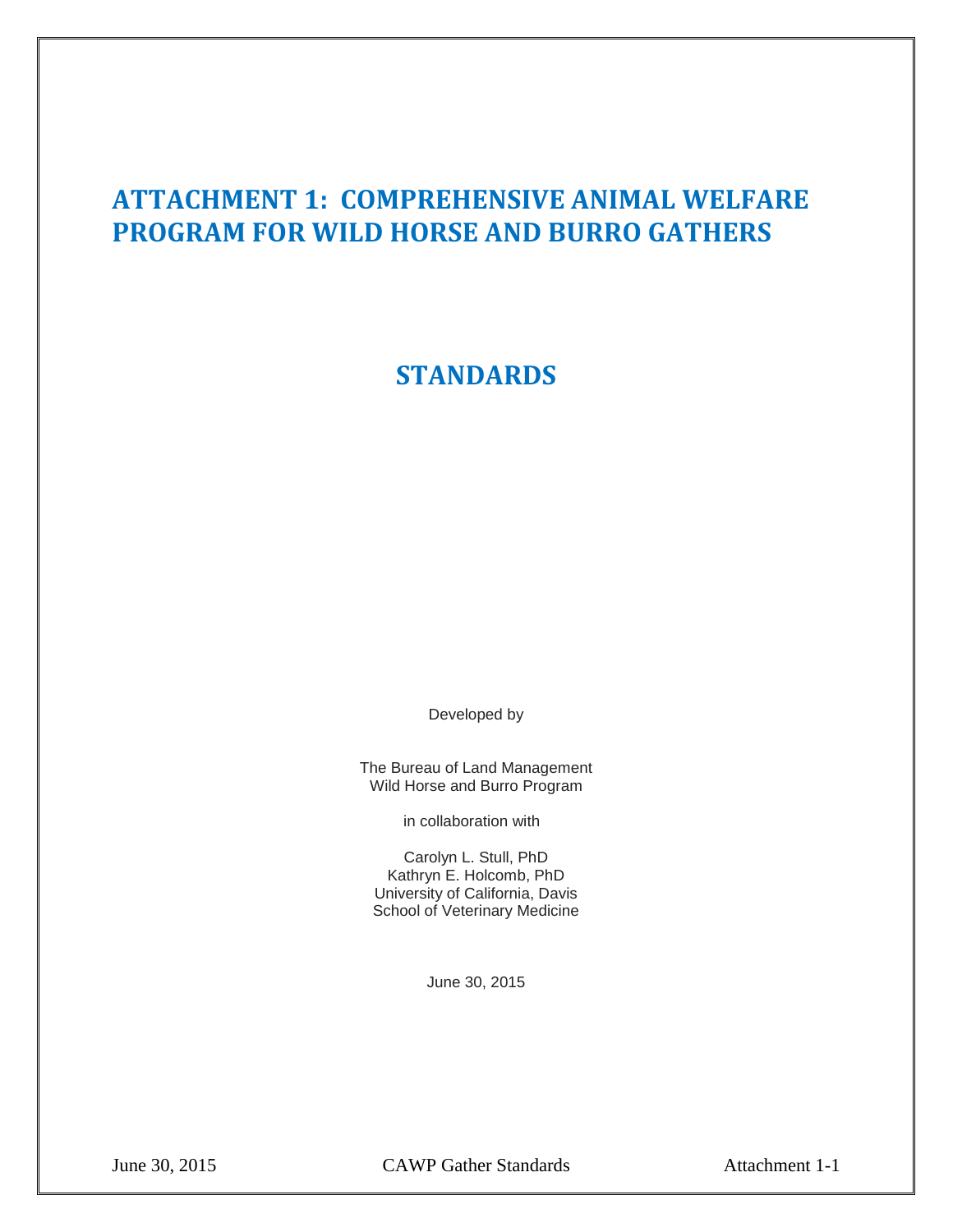## **WELFARE ASSESSMENT STANDARDS for GATHERS**

## **CONTENTS**

## **Welfare Assessment Standards**

| L.                                                                           |                 |  |  |
|------------------------------------------------------------------------------|-----------------|--|--|
|                                                                              | A.              |  |  |
|                                                                              | <b>B.</b>       |  |  |
| II.                                                                          |                 |  |  |
|                                                                              | A.              |  |  |
|                                                                              | <b>B.</b>       |  |  |
|                                                                              | $\mathcal{C}$ . |  |  |
|                                                                              | D.              |  |  |
|                                                                              |                 |  |  |
|                                                                              | A.              |  |  |
|                                                                              | <b>B.</b>       |  |  |
|                                                                              | $C_{\cdot}$     |  |  |
|                                                                              |                 |  |  |
|                                                                              | A.              |  |  |
|                                                                              | <b>B.</b>       |  |  |
|                                                                              | C.              |  |  |
|                                                                              |                 |  |  |
|                                                                              | A <sub>1</sub>  |  |  |
|                                                                              | <b>B.</b>       |  |  |
|                                                                              | $\mathcal{C}$ . |  |  |
|                                                                              |                 |  |  |
|                                                                              | A.              |  |  |
|                                                                              | <b>B.</b>       |  |  |
| Required documentation and responsibilities of Lead COR/COR/PI at gathers 18 |                 |  |  |
|                                                                              |                 |  |  |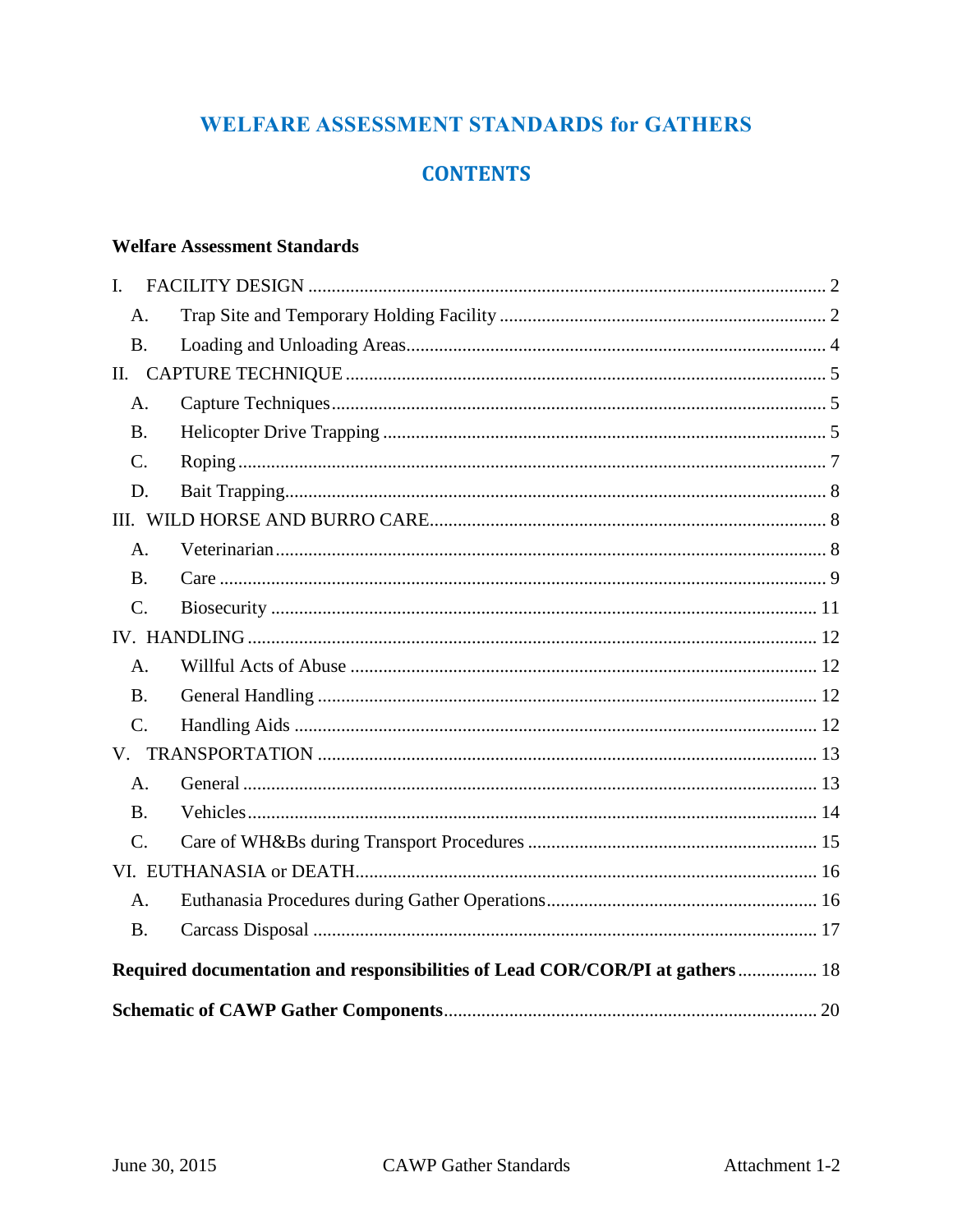## **STANDARDS**

#### **Standard Definitions**

**Major Standard:** Impacts the health or welfare of WH&Bs. Relates to an alterable equipment or facility standard or procedure. Appropriate wording is "must," "unacceptable," "prohibited."

**Minor Standard:** unlikely to affect WH&Bs health or welfare or involves an uncontrollable situation. Appropriate wording is "should."

 **COR** = Contracting Officer's Representative **PI** = Project Inspector **Lead COR** = Lead Contracting Officer's Representative  $WH\&Bs = Wild$  horses and burros

## **I. FACILITY DESIGN**

## **A. Trap Site and Temporary Holding Facility**

- 1. The trap site and temporary holding facility must be constructed of stout materials and must be maintained in proper working condition, including gates that swing freely and latch or tie easily. (**major**)
- 2. The trap site should be moved close to WH&B locations whenever possible to minimize the distance the animals need to travel.(minor)
- 3. If jute is hung on the fence posts of an existing wire fence in the trap wing, the wire should be either be rolled up or let down for the entire length of the jute in such a way that minimizes the possibility of entanglement by WH&Bs unless otherwise approved by the Lead COR/COR/PI. (minor)
- 4. Fence panels in pens and alleys must be not less than 6 feet high for horses, 5 feet high for burros, and the bottom rail must not be more than 12 inches from ground level. (**major**)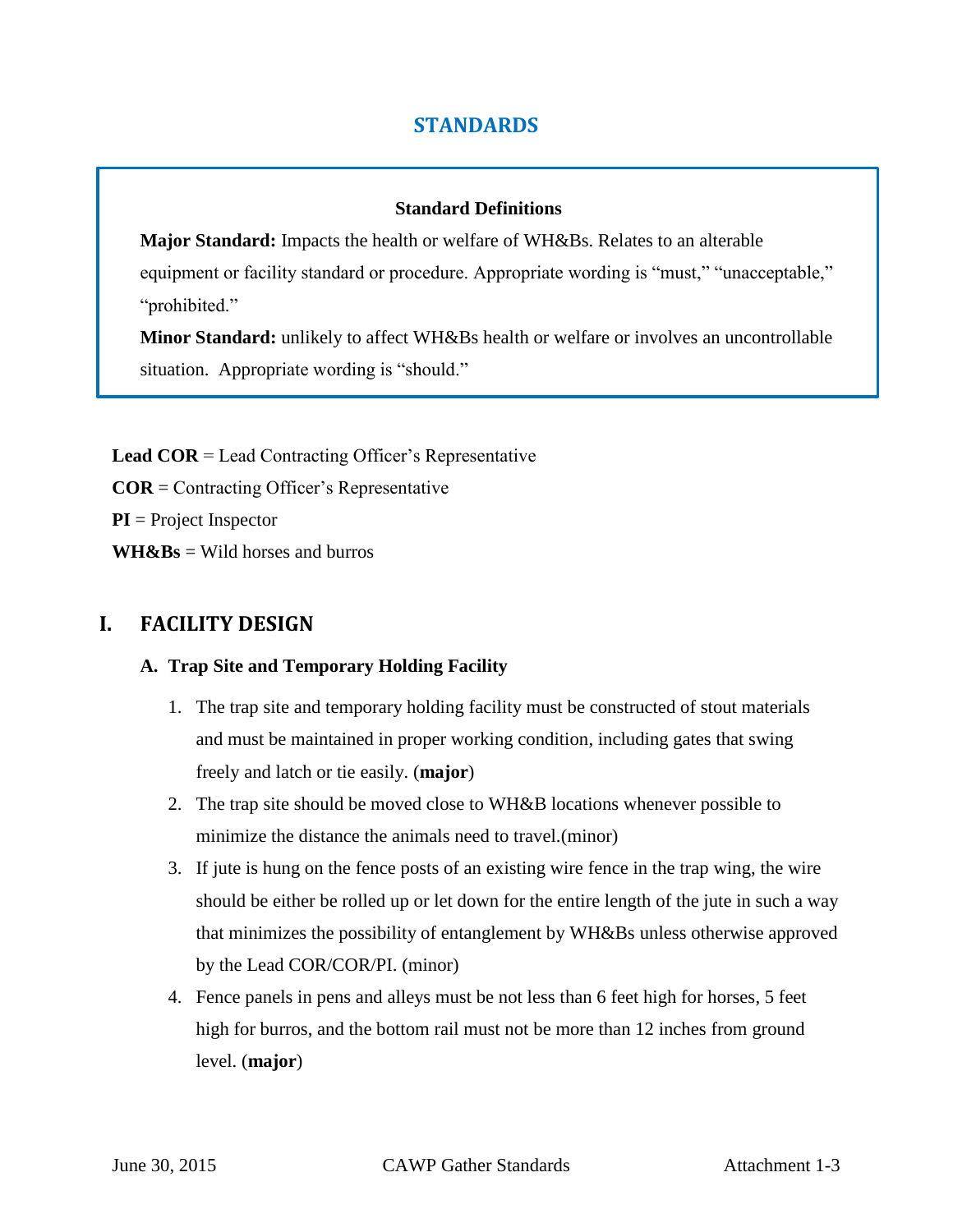- 5. The temporary holding facility must have a sufficient number of pens available to sort WH&Bs according to gender, age, number, temperament, or physical condition. (**major**)
	- a. All pens must be assembled with capability for expansion. (**major**)
	- b. Alternate pens must be made available for the following: (**major**)
		- 1) WH&Bs that are weak or debilitated
		- 2) Mares/jennies with dependent foals
	- c. WH&Bs in pens at the temporary holding facility should be maintained at a proper stocking density such that when at rest all WH&Bs occupy no more than half the pen area. (minor)
- 6. An appropriate chute designed for restraining WH&Bs must be available for trapping operations unless directed by the Lead COR/COR/PI. (**major**) necessary procedures at the temporary holding facility. This does not apply to bait
- 7. There must be no holes, gaps or openings, protruding surfaces, or sharp edges present in fence panels or other structures that may cause escape or possible injury. (**major**)
- 8. Padding must be installed on the overhead bars of all gates and chutes used in single file alleys. (**major**)
- 9. Hinged, self-latching gates must be used in all pens and alleys except for entry gates into the trap, which may be secured with tie ropes. (**major**)
- 10. Finger gates (one-way funnel gates) used in bait trapping must be constructed of materials approved by the Lead COR/COR/PI. Finger gates must not be constructed of materials that have sharp ends that may cause injuries to WH&Bs, such as "T" posts, sharpened willows, etc. (**major**)
- 11. Water must be provided at a minimum rate of ten gallons per 1000 pound animal per day, adjusted accordingly for larger or smaller horses, burros and foals, and environmental conditions, with each trough placed in a separate location of the pen (i.e. troughs at opposite ends of the pen). Water must be refilled at least every morning and evening. (**major**)
- 12. The design of pens at the trap site and temporary holding facility should be constructed with rounded corners. (minor)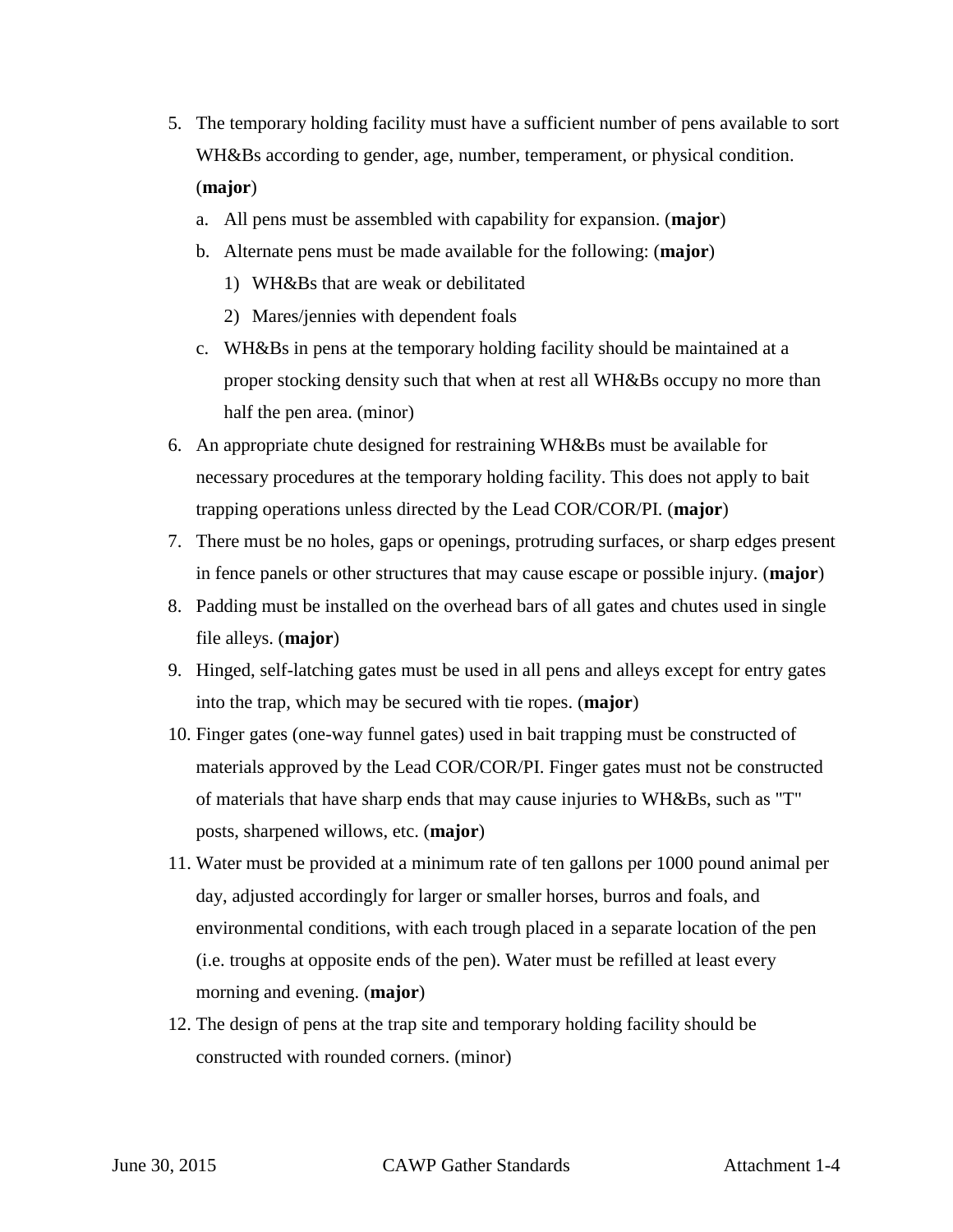site must be covered with materials such as plywood, snow fence, tarps, burlap, etc. 13. All gates and panels in the animal holding and handling pens and alleys of the trap approximately 48" in height to provide a visual barrier for the animals. All materials must be secured in place.(**major**)

These guidelines apply:

- a. For exterior fences, material covering panels and gates must extend from the top of the panel or gate toward the ground.(**major** )
- toward the ground to facilitate visibility of animals and the use of flags and b. For alleys and small internal handling pens, material covering panels and gates should extend from no more than 12 inches below the top of the panel or gate paddles during sorting. (minor)
- c. The initial capture pen may be left uncovered as necessary to encourage animals to enter the first pen of the trap. (minor)
- 14. Non-essential personnel and equipment must be located to minimize disturbance of WH&Bs. (**major**)
- 15. Trash, debris, and reflective or noisy objects should be eliminated from the trap site and temporary holding facility. (minor)

## **B. Loading and Unloading Areas**

- 1. Facilities in areas for loading and unloading WH&Bs at the trap site or temporary holding facility must be maintained in a safe and proper working condition, including gates that swing freely and latch or tie easily. (**major**)
- 2. The side panels of the loading chute must be a minimum of 6 feet high and fully covered with materials such as plywood or metal without holes that may cause injury. (**major**)
- 3. There must be no holes, gaps or openings, protruding surfaces, or sharp edges present in fence panels or other structures that may cause escape or possible injury. (**major**)
- 4. All gates and doors must open and close easily and latch securely. (**major**)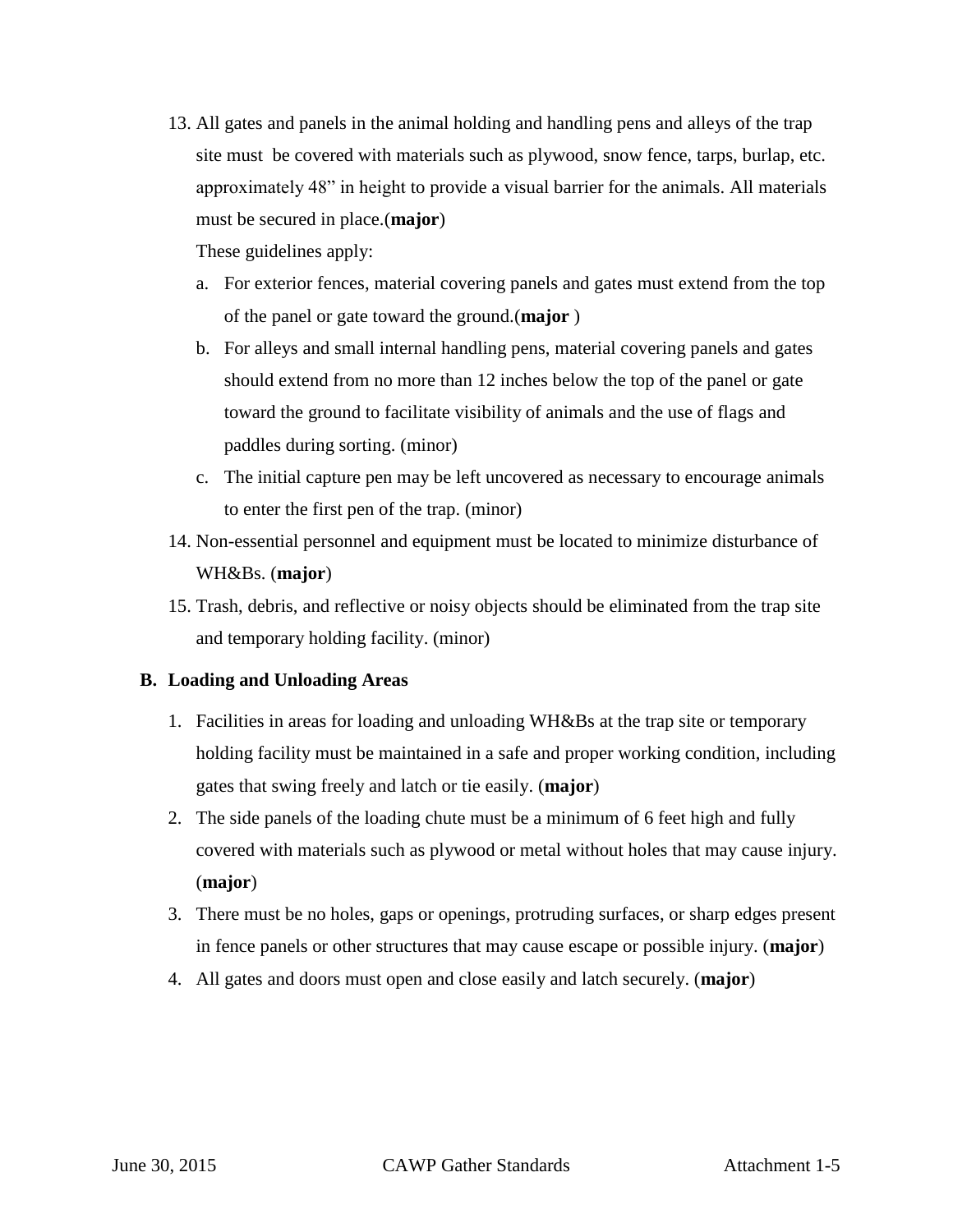- 5. Loading and unloading ramps must have a non-slip surface and be maintained in a safe and proper working condition to prevent slips and falls. Examples of non-slip flooring would include, but not be limited to, rubber mats, sand, shavings, and steel reinforcement rods built into ramp. There must be no holes in the flooring or items that can cause an animal to trip. (**major**)
- that no gaps exist between the chute/panel and floor or sides of the trailer creating a 6. Trailers must be properly aligned with loading and unloading chutes and panels such situation where a WH&B could injure itself. (**major**)
- 7. Stock trailers should be positioned for loading or unloading such that there is no more than 12" clearance between the ground and floor of the trailer for burros and 18" for horses. (minor)

## **II. CAPTURE TECHNIQUE**

## **A. Capture Techniques**

1. WH&Bs gathered on a routine basis for removal or return to range must be captured by the following approved procedures under direction of the Lead COR/COR/PI. (**major**)

a. Helicopter

- b. Bait trapping
- 2. WH&Bs must not be captured by snares or net gunning. (**major**)
- 3. Chemical immobilization must only be used for capture under exceptional circumstances and under the direct supervision of an on-site veterinarian experienced with the technique. (**major**)

## **B. Helicopter Drive Trapping**

 1. The helicopter must be operated using pressure and release methods to herd the animals in a desired direction and should not repeatedly evoke erratic behavior in the WH&Bs causing injury or exhaustion. Animals must not be pursued to a point of exhaustion; the on-site veterinarian must examine WH&Bs for signs of exhaustion. (**major**)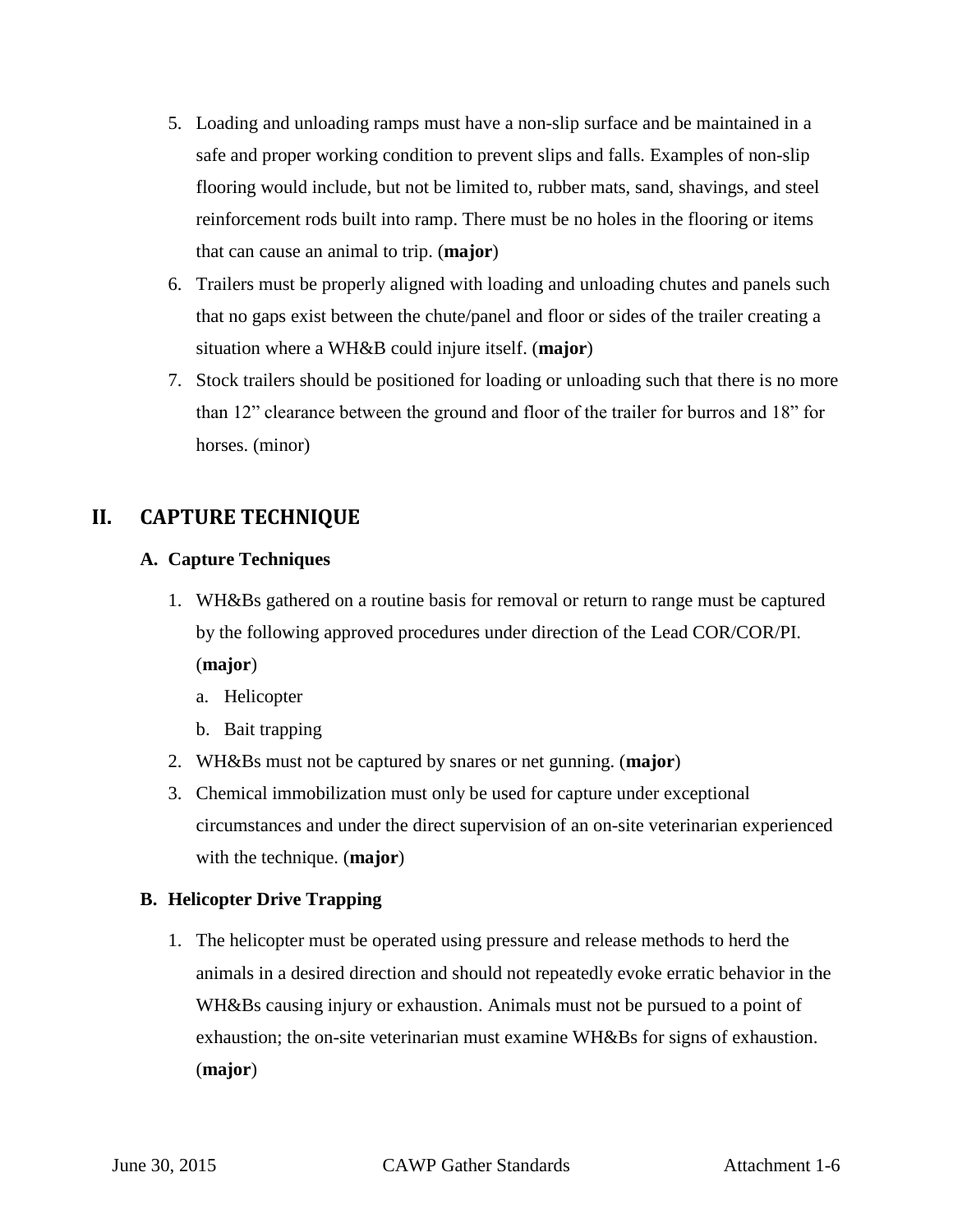- 2. The rate of movement and distance the animals travel must not exceed limitations set by the Lead COR/COR/PI who will consider terrain, physical barriers, access limitations, weather, condition of the animals, urgency of the operation (animals facing drought, starvation, fire, etc.) and other factors. (**major**)
	- a. WH&Bs that are weak or debilitated must be identified by BLM staff or the contractors. Appropriate gather and handling methods should be used according to the direction of the Lead COR/COR/PI. (**major**)
	- foals, pregnant mares, or horses that are weakened by body condition, age, or b. The appropriate herding distance and rate of movement must be determined on a case-by-case basis considering the weakest or smallest animal in the group (e.g., poor health) and the range and environmental conditions present. (**major**)
	- site, with the exception of animals requiring capture that have an existing severely c. Rate of movement and distance travelled must not result in exhaustion at the trap compromised condition prior to gather. Where compromised animals cannot be left on the range or where doing so would only serve to prolong their suffering, euthanasia will be performed in accordance with BLM policy. (**major**)
- COR/COR/PI. Abandoning the pursuit or alternative capture methods may be 3. WH&Bs must not be pursued repeatedly by the helicopter such that the rate of movement and distance travelled exceeds the limitation set by the Lead considered by the Lead COR/COR/PI in these cases. (**major**)
- COR/COR/PI must be notified by the contractor. The Lead COR/COR/PI must safe passage through the opening. The Lead COR/COR/PI must decide if existing 4. When WH&Bs are herded through a fence line en route to the trap, the Lead determine the appropriate width of the opening that the fence is let down to allow for fence lines require marking to increase visibility to WH&Bs. (**major**)
- 5. The helicopter must not come into physical contact with any WH&B. The physical contact of any WH&B by helicopter must be documented by Lead COR/COR/PI along with the circumstances. (**major**)
- 6. WH&Bs may escape or evade the gather site while being moved by the helicopter. If there are mare/dependent foal pairs in a group being brought to a trap and half of an identified pair is thought to have evaded capture, multiple attempts by helicopter may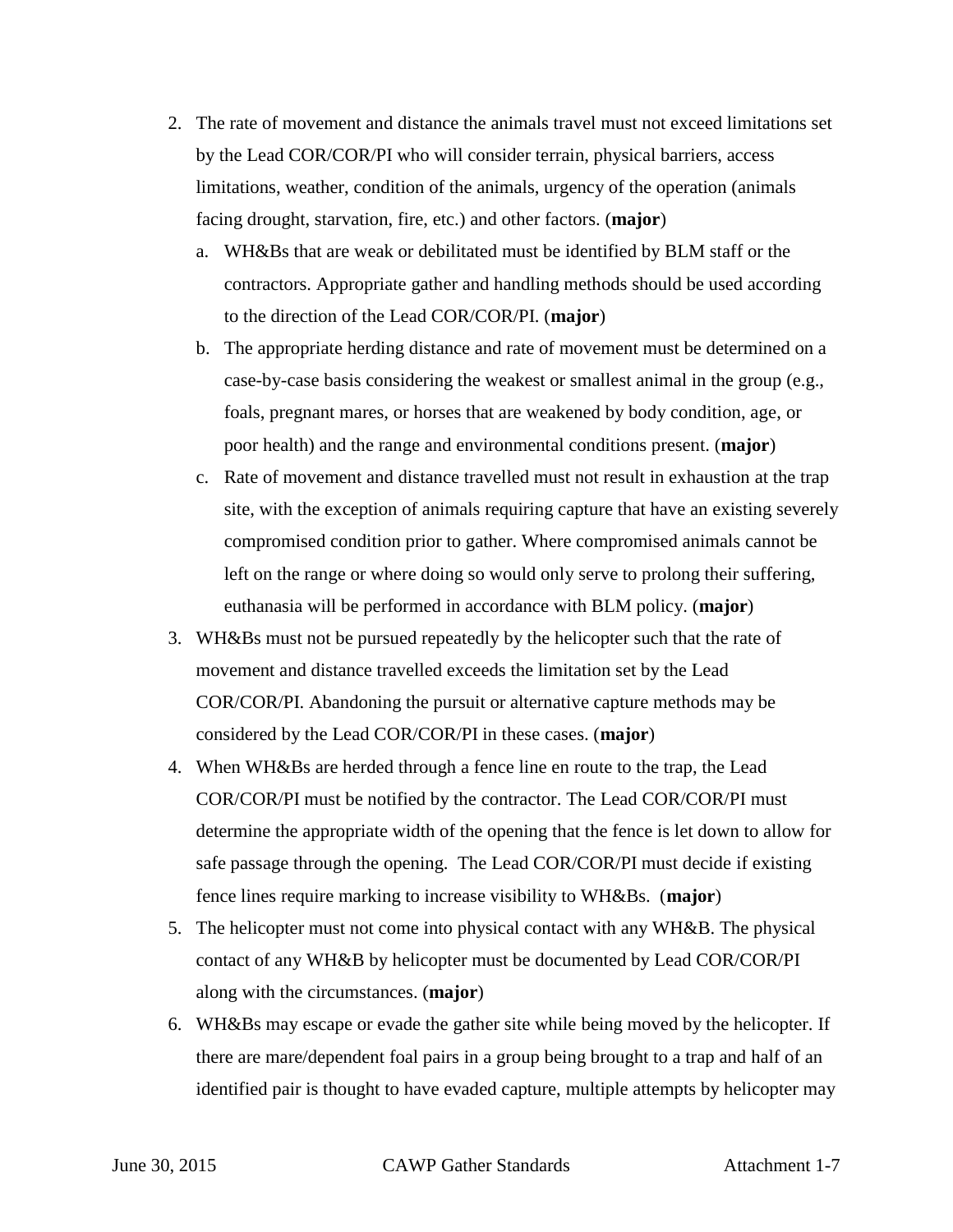be used to bring the missing half of the pair to the trap or to facilitate capture by roping. In these instances, animal condition and fatigue must be evaluated by the Lead COR/COR/PI or on-site veterinarian on a case-by-case basis to determine the number of attempts that can be made to capture an animal.(**major**)

 without approval of the Lead COR/COR/PI. The Lead COR/COR/PI will not approve captures when the ambient temperature exceeds 105 ºF. (**major**) 7. Horse captures must not be conducted when ambient temperature at the trap site is below 10ºF or above 95ºF without approval of the Lead COR/COR/PI. Burro captures must not be conducted when ambient temperature is below 10ºF or above 100ºF

#### **C. Roping**

- 1. The roping of any WH&B must be approved prior to the procedure by the Lead COR/COR/PI. (**major**).
- 2. The roping of any WH&B must be documented by the Lead COR/COR/PI along with the circumstances. WH&Bs may be roped under circumstances which include but are not limited to the following: reunite a mare or jenny and her dependent foal; capture nuisance, injured or sick WH&Bs or those that require euthanasia; environmental reasons such as deep snow or traps that cannot be set up due to location or environmentally sensitive designation; and public and animal safety or legal mandates for removal. (**major**)
- a stop as slowly as possible and must not tie the rope hard and fast to the saddle so as 3. Ropers should dally the rope to their saddle horn such that animals can be brought to to intentionally jerk animals off their feet. (**major**)
- 4. WH&Bs that are roped and tied down in recumbency must be continuously observed and monitored by an attendant at a maximum of 100 feet from the animal. (**major**)
- 5. WH&Bs that are roped and tied down in recumbency must be untied within 30 minutes. (**major**)
- 6. If the animal is tied down within the wings of the trap, helicopter drive trapping within the wings will cease until the tied-down animal is removed. (**major**)
- move and/or load recumbent WH&Bs. (**major**) 7. Sleds, slide boards, or slip sheets must be placed underneath the animal's body to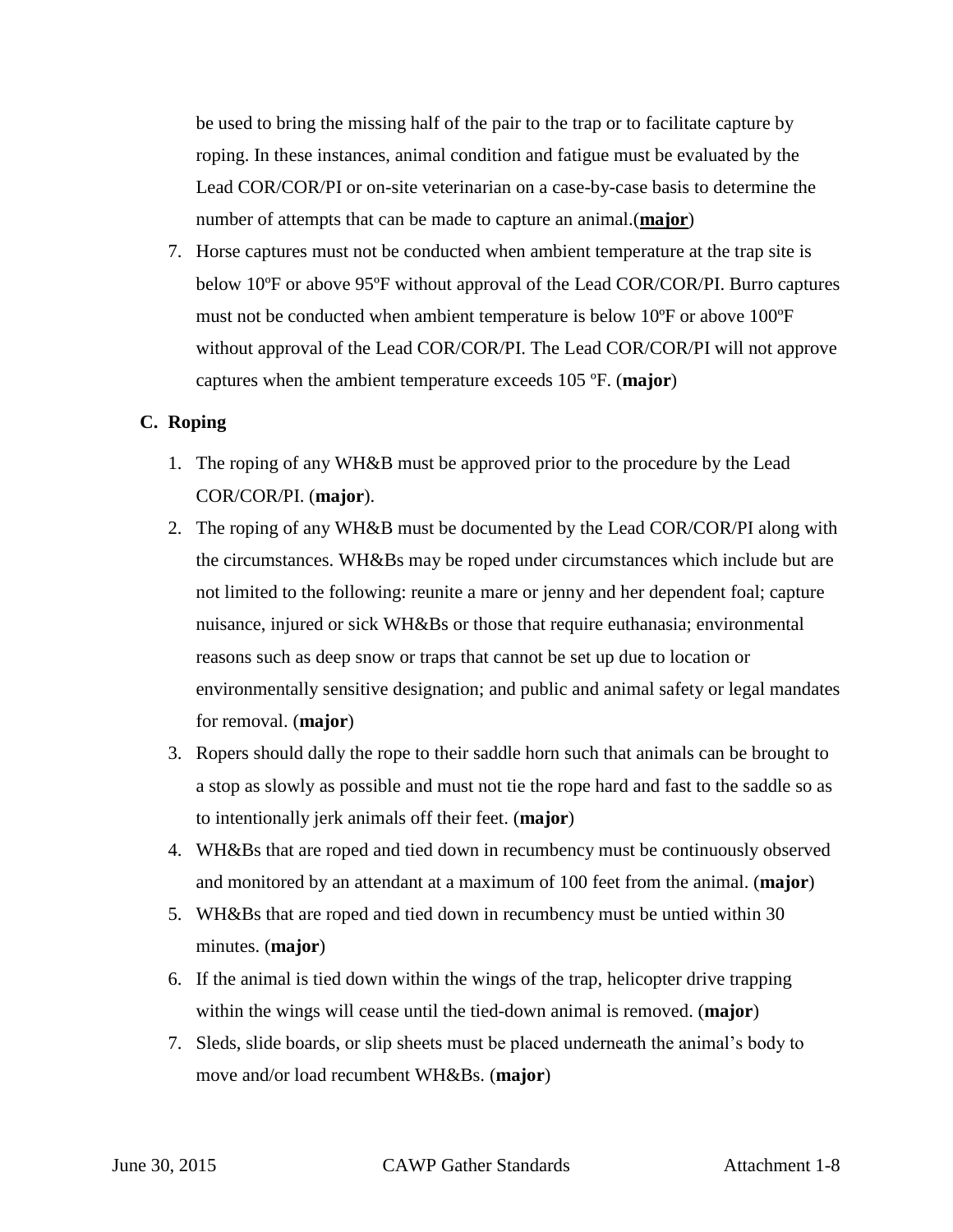- recumbent animal, but a WH&B must not be dragged across the ground by a halter or 8. Halters and ropes tied to a WH&B may be used to roll, turn, position or load a rope attached to its body while in a recumbent position. (**major**)
- evaluated periodically as deemed necessary by the on-site/on-call veterinarian. 9. Animals captured by roping must be evaluated by the on-site/on-call veterinarian within four hours after capture, marked for identification at the trap site, and be re-(**major**)

## **D. Bait Trapping**

- 1. WH&Bs may be lured into a temporary trap using bait (feed, mineral supplement, water) or sexual attractants (mares/jennies in heat) with the following requirements:
	- a. The period of time water sources other than in the trap site are inaccessible must not adversely affect the wellbeing of WH&Bs, wildlife or livestock, as determined by the Lead COR/COR/PI. (**major**)
	- b. Unattended traps must not be left unobserved for more than 12 hours. (**major**)
	- c. Mares/jennies and their dependent foals must not be separated unless for safe transport. (**major**)
	- d. WH&Bs held for more than 12 hours must be provided with accessible clean water at a minimum rate of ten gallons per 1000 pound animal per day, adjusted accordingly for larger or smaller horses, burros and foals and environmental conditions. (**major**)
	- e. WH&Bs held for more than 12 hours must be provided good quality hay at a minimum rate of 20 pounds per 1000 pound adult animal per day, adjusted accordingly for larger or smaller horses, burros and foals. (**major**)
		- 1) Hay must not contain poisonous weeds, debris, or toxic substances. (**major**)
		- 2) Hay placement must allow all WH&Bs to eat simultaneously. (**major**)

## **III. WILD HORSE AND BURRO CARE**

## **A. Veterinarian**

 on-call support must be provided for bait trapping. (**major**) 1. On-site veterinary support must be provided for all helicopter gathers and on-site or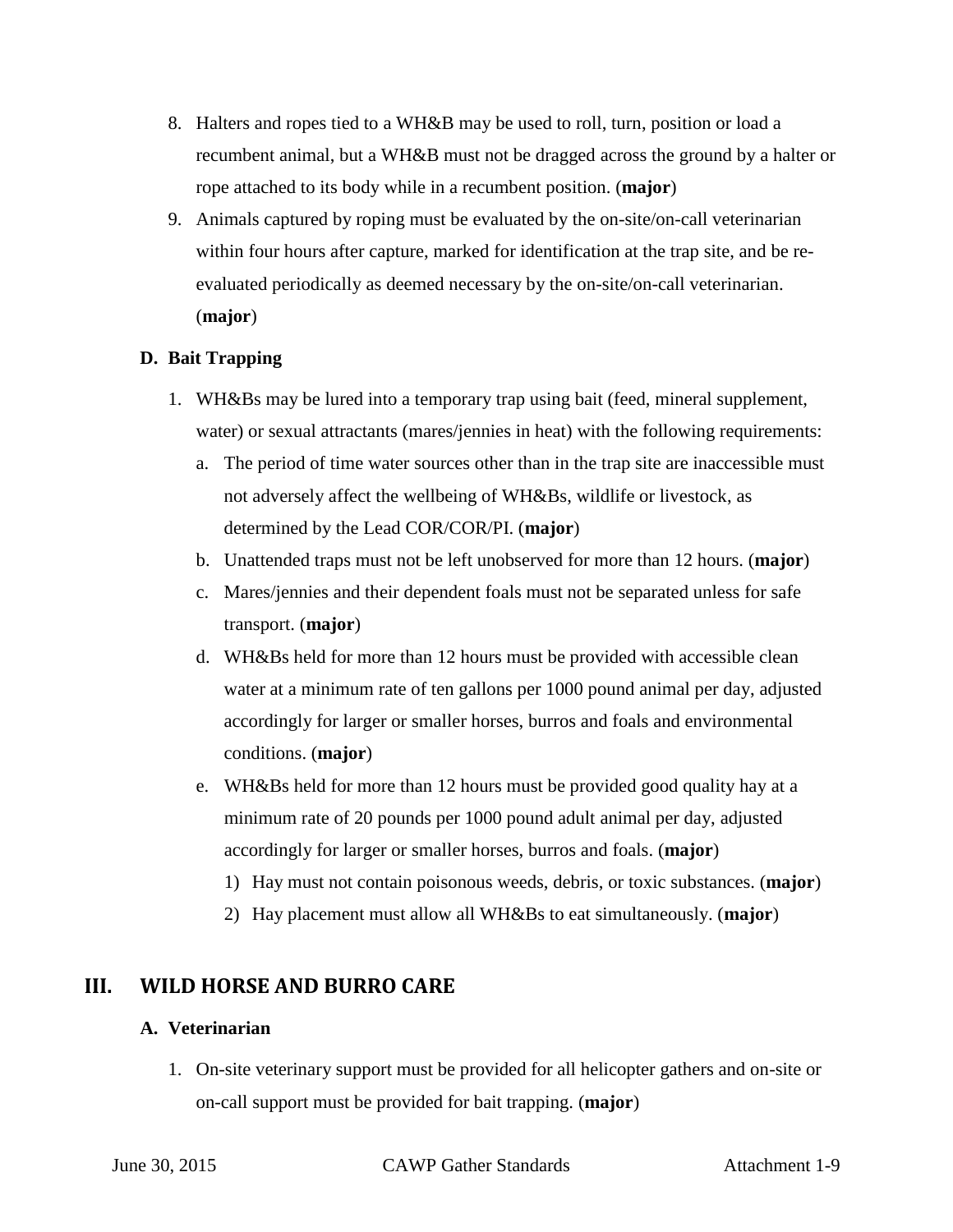2. Veterinary support must be under the direction of the Lead COR/COR/PI. The onsite/on-call veterinarian will provide consultation on matters related to WH&B health, handling, welfare, and euthanasia at the request of the Lead COR/COR/PI. All decisions regarding medical treatment or euthanasia will be made by the on-site Lead COR/COR/PI. (**major**)

#### **B. Care**

- 1. Feeding and Watering
	- a. Adult WH&Bs held in traps or temporary holding pens for longer than 12 hours must be fed every morning and evening with water available at all times other than when animals are being sorted or worked. (**major)**
	- b. Water must be provided at a minimum rate of ten gallons per 1000 pound animal per day, adjusted accordingly for larger or smaller horses, burros and foals, and environmental conditions, with each trough placed in a separate location of the pen (i.e. troughs at opposite ends of the pen). . (**major**)
	- c. Good quality hay must be fed at a minimum rate of 20 pounds per 1000 pound adult animal per day, adjusted accordingly for larger or smaller horses, burros and foals. (**major**)
		- i. Hay must not contain poisonous weeds or toxic substances. (**majo**r)
		- ii. Hay placement must allow all WH&Bs to eat simultaneously. (**major**)
	- d. When water or feed deprivation conditions exist on the range prior to the gather, the Lead COR/COR/PI should adjust the watering and feeding arrangements in consultation with the onsite veterinarian as necessary to provide for the needs of the animals. (minor)
- 2. Dust abatement
	- a. Dust abatement by spraying the ground with water must be employed when necessary at the trap site and temporary holding facility. (**major**)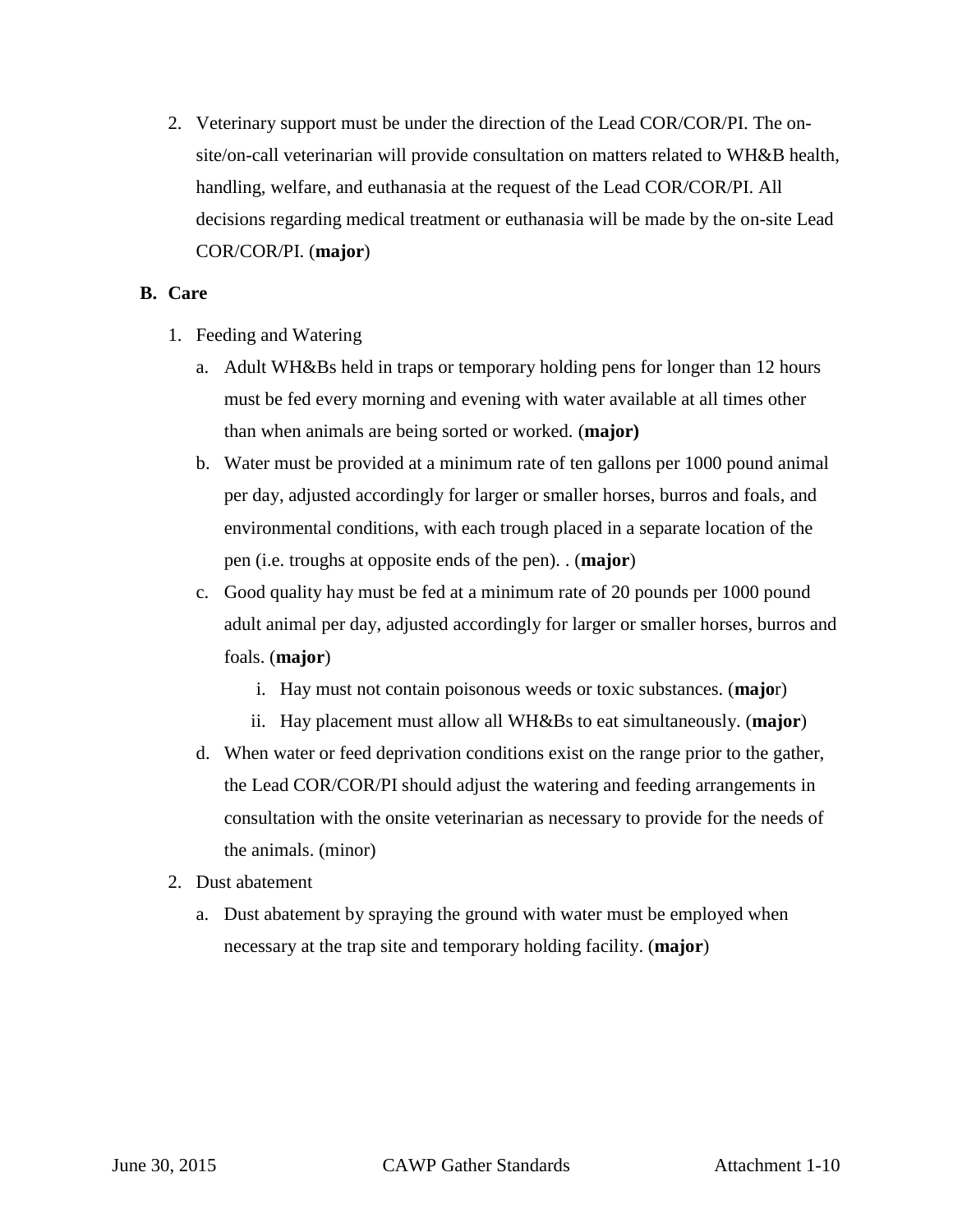- 3. Trap Site
	- a. Dependent foals or weak/debilitated animals must be separated from other holding facility. Separation of dependent foals from mares must not exceed four made to wean the foals. (**major**) WH&Bs at the trap site to avoid injuries during transportation to the temporary hours unless the Lead COR/COR/PI authorizes a longer time or a decision is
- 4. Temporary Holding Facility
	- a. All WH&Bs in confinement must be observed at least once daily to identify sick or injured WH&Bs and ensure adequate food and water. (**major**)
	- b. Foals must be reunited with their mares/jennies at the temporary holding facility time or foals are old enough to be weaned during the gather. (**major**) within four hours of capture unless the Lead COR/COR/PI authorizes a longer
	- c. Non-ambulatory WH&Bs must be located in a pen separate from the general population and must be examined by the BLM horse specialist and/or on-call or on-site veterinarian as soon as possible, no more than four hours after recumbency is observed. Unless otherwise directed by a veterinarian, hay and water must be accessible to an animal within six hours after recumbency.(**major**)
	- d. Alternate pens must be made available for the following: (**major**)
		- 1) WH&Bs that are weak or debilitated
		- 2) Mares/jennies with dependent foals
	- e. Aggressive WH&Bs causing serious injury to other animals should be identified and relocated into alternate pens when possible. (minor)
	- f. WH&Bs in pens at the temporary holding facility should be maintained at a proper stocking density such that when at rest all WH&Bs occupy no more than half the pen area. (minor)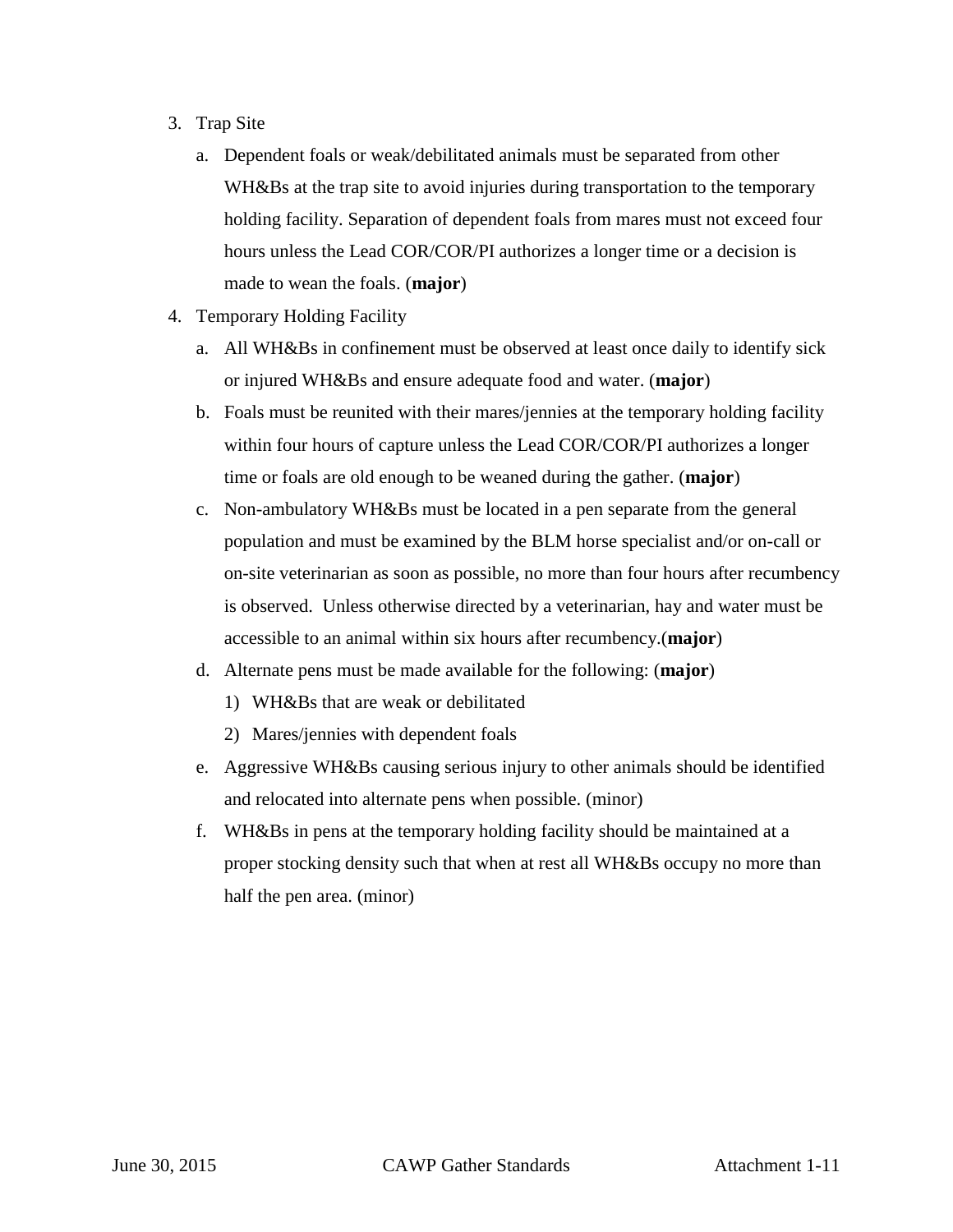#### **C. Biosecurity**

- provided to the Lead COR/COR/PI prior to joining a gather, including: (**major**) 1. Health records for all saddle and pilot horses used on WH&B gathers must be
	- a. Certificate of Veterinary Inspection (Health Certificate, within 30 days).
	- b. Proof of:
		- 1) A negative test for equine infectious anemia (Coggins or EIA ELISA test) within 12 months.
		- Nile virus, equine herpes virus, influenza, *Streptococcus equi*, and rabies 2) Vaccination for tetanus, eastern and western equine encephalomyelitis, West within 12 months.
- 2. Saddle horses, pilot horses and mares used for bait trapping lures must not be return unless they have been observed to be free from signs of infectious disease for a obtained after three weeks and prior to returning to the gather. (**major**) removed from the gather operation (such as for an equestrian event) and allowed to period of at least three weeks and a new Certificate of Veterinary Examination is
- 3. WH&Bs, saddle horses, and pilot horses showing signs of infectious disease must be examined by the on-site/on-call veterinarian. (**major**)
	- animals on the gather until such time as the horse is free from signs of infectious a. Any saddle or pilot horses showing signs of infectious disease (fever, nasal discharge, or illness) must be removed from service and isolated from other disease and approved by the on-site/on-call veterinarian to return to the gather. (**major**)
	- b. Groups of WH&Bs showing signs of infectious disease should not be mixed with groups of healthy WH&Bs at the temporary holding facility, or during transport. (minor)
- WH&Bs, saddle horses, and pilot horses being actively used on a gather. (minor) 4. Horses not involved with gather operations should remain at least 300 yards from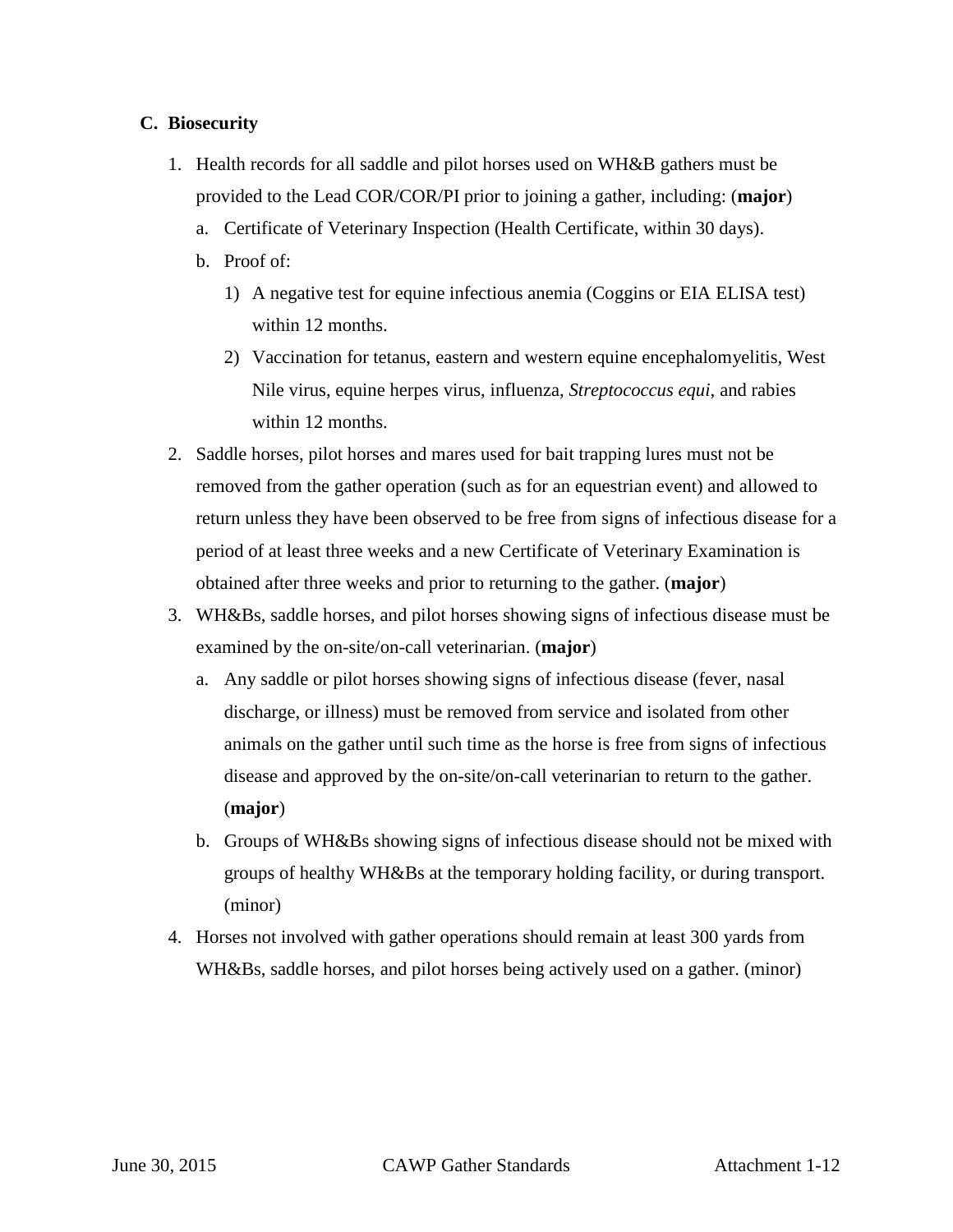## **IV. HANDLING**

#### **A. Willful Acts of Abuse**

- 1. Hitting, kicking, striking, or beating any WH&B in an abusive manner is prohibited. (**major**)
- 2. Dragging a recumbent WH&B without a sled, slide board or slip sheet is prohibited. or slip sheet unless being loaded as specified in Section II. C. 8. (**major**) Ropes used for moving the recumbent animal must be attached to the sled, slide board
- 3. There should be no deliberate driving of WH&Bs into other animals, closed gates, panels, or other equipment. (minor)
- 4. There should be no deliberate slamming of gates and doors on WH&Bs. (minor)
- 5. There should be no excessive noise (e.g., constant yelling) or sudden activity causing WH&Bs to become unnecessarily flighty, disturbed or agitated. (minor)

#### **B. General Handling**

- 1. All sorting, loading or unloading of WH&Bs during gathers must be performed COR/CO/PI approves the use of supplemental light. (**major**) during daylight hours except when unforeseen circumstances develop and the Lead
- 2. WH&Bs should be handled to enter runways or chutes in a forward direction. (minor)
- 3. WH&Bs should not remain in single-file alleyways, runways, or chutes longer than 30 minutes. (minor)
- minimize flighty behavior . (minor) 4. Equipment except for helicopters should be operated and located in a manner to

## **C. Handling Aids**

 1. Handling aids such as flags and shaker paddles must be the primary tools for driving and moving WH&Bs during handling and transport procedures. Contact of the flag or paddle end of primary handling aids with a WH&B is allowed. Ropes looped around the hindquarters may be used from horseback or on foot to assist in moving an animal forward or during loading. (**major**)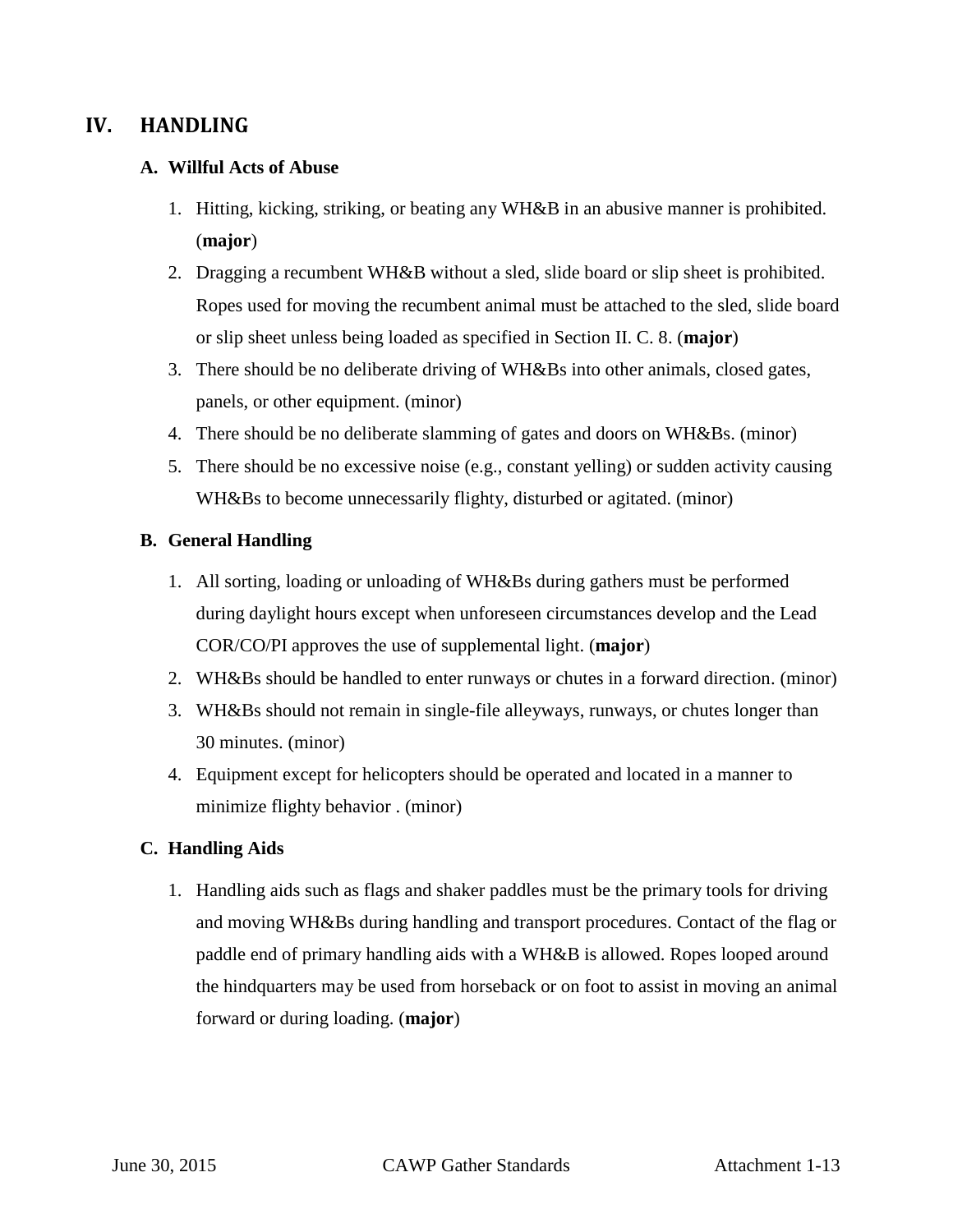- 2. Electric prods must not be used routinely as a driving aid or handling tool. Electric prods may be used in limited circumstances only if the following guidelines are followed:
	- a. Electric prods must only be a commercially available make and model that uses DC battery power and batteries should be fully charged at all times. (**major**)
	- b. The electric prod device must never be disguised or concealed. (**major**)
	- c. Electric prods must only be used after three attempts using other handling aids (flag, shaker paddle, voice or body position) have been tried unsuccessfully to move the WH&Bs. (**major**)
	- devices must not be constantly carried by the handlers. (**major**) d. Electric prods must only be picked up when intended to deliver a stimulus; these
	- e. Space in front of an animal must be available to move the WH&B forward prior to application of the electric prod. (**major**)
	- the tail of a WH&B. (**major**) f. Electric prods must never be applied to the face, genitals, anus, or underside of
	- g. Electric prods must not be applied to any one WH&B more than three times during a procedure (e.g., sorting, loading) except in extreme cases with approval of the Lead COR/COR/PI. Each exception must be approved at the time by the Lead COR/COR/PI. (**majo**r)
	- h. Any electric prod use that may be necessary must be documented daily by the Lead COR/COR/PI including time of day, circumstances, handler, location (trap site or temporary holding facility), and any injuries (to WH&B or human). (**major**)

## **V. TRANSPORTATION**

## **A. General**

 1. All sorting, loading, or unloading of WH&Bs during gathers must be performed COR/CO/PI approves the use of supplemental light. (**major**) during daylight hours except when unforeseen circumstances develop and the Lead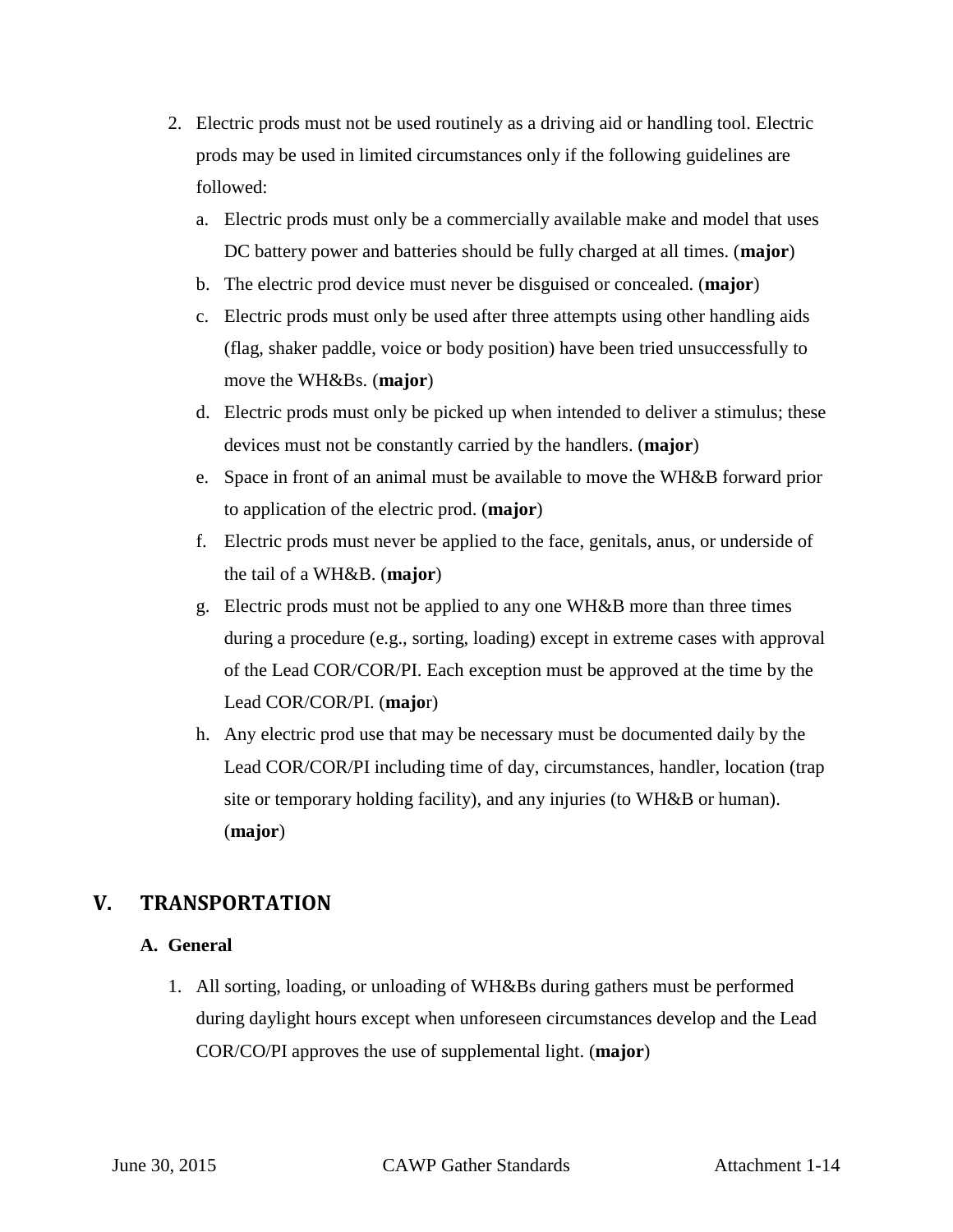- 2. WH&Bs identified for removal should be shipped from the temporary holding facility to a BLM facility within 48 hours. (minor)
	- on-site adoption must be approved by the Lead COR/COR/PI. (**major**) a. Shipping delays for animals that are being held for release to range or potential
- 3. Shipping should occur in the following order of priority; 1) debilitated animals, 2) pairs, 3) weanlings, 4) dry mares and 5) studs. (minor)
- 4. Planned
- 5. transport time to the BLM preparation facility from the trap site or temporary holding facility must not exceed 10 hours. (**major**)
- 6. WH&Bs should not wait in stock trailers and/or semi-trailers at a standstill for more than a combined period of three hours during the entire journey. (minor)

## **B. Vehicles**

- 1. Straight-deck trailers and stock trailers must be used for transporting WH&Bs. (**major**)
	- a. Two-tiered or double deck trailers are prohibited. (**major**)
	- b. Transport vehicles for WH&Bs must have a covered roof or overhead bars containing them such that WH&Bs cannot escape. (**major**)
- 2. WH&Bs must have adequate headroom during loading and unloading and must be able to maintain a normal posture with all four feet on the floor during transport without contacting the roof or overhead bars. (**major**)
- freely. (**major**) 3. The width and height of all gates and doors must allow WH&Bs to move through
- 4. All gates and doors must open and close easily and be able to be secured in a closed position. (**major**)
- 5. The rear door(s) of the trailers must be capable of opening the full width of the trailer. (**major**)
- proper working condition to prevent slips and falls. (**major**) 6. Loading and unloading ramps must have a non-slip surface and be maintained in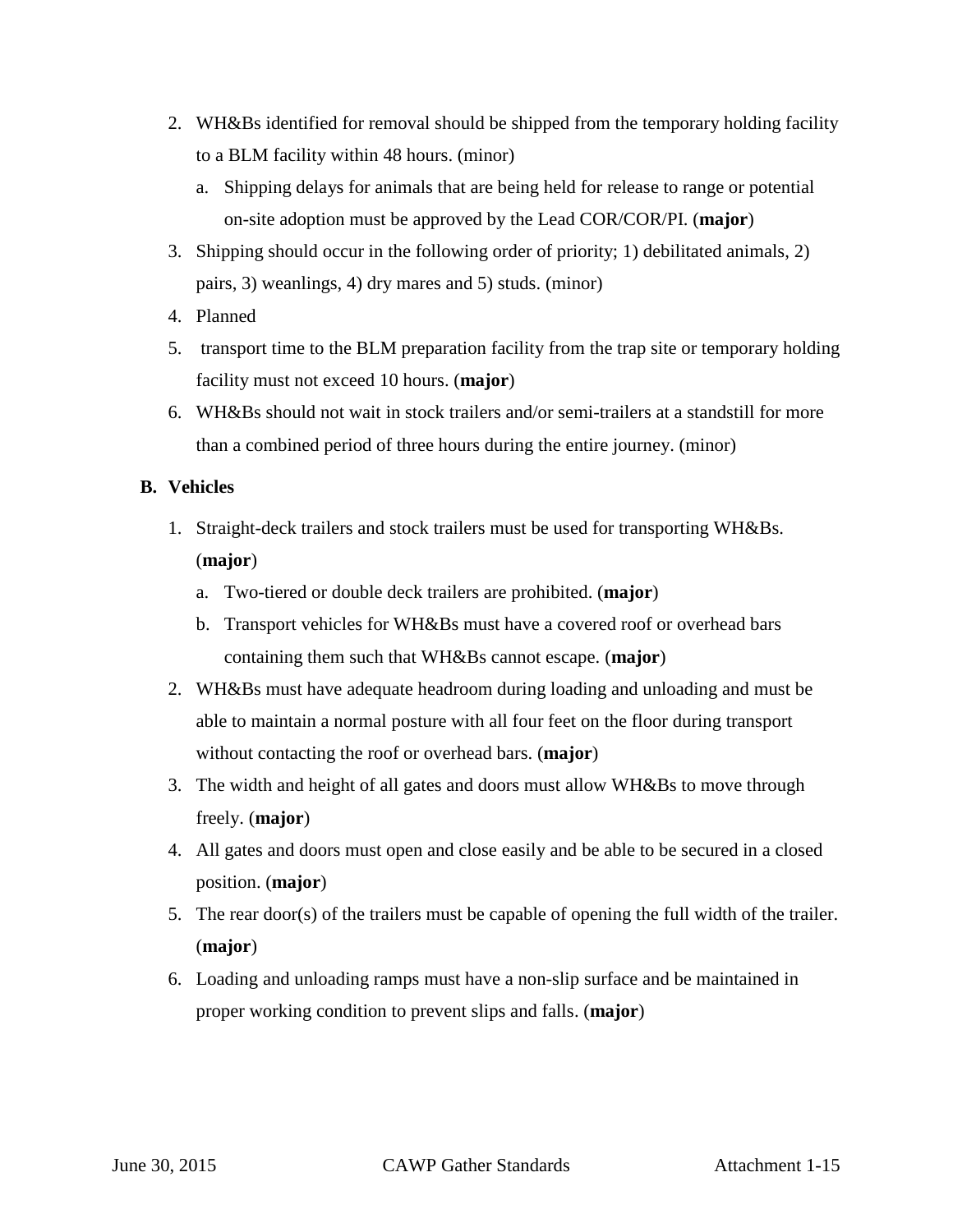- 7. Transport vehicles more than 18 feet and less than 40 feet in length must have a feet or longer must have at least two partition gates to provide a minimum of three compartments. (**major**) minimum of one partition gate providing two compartments; transport vehicles 40
- could cause injury to WH&Bs. (**major**) 8. All partitions and panels inside of trailers must be free of sharp edges or holes that
- 9. The inner lining of all trailers must be strong enough to withstand failure by kicking that would lead to injuries. (**major**)
- 10. Partition gates in transport vehicles should be used to distribute the load into compartments during travel. (minor)
- matter prior to the beginning of a gather. (**major**) 11. Surfaces and floors of trailers must be cleaned of dirt, manure and other organic

## **C. Care of WH&Bs during Transport Procedures**

- 1. WH&Bs that are loaded and transported from the temporary holding facility to the BLM preparation facility must be fit to endure travel. (**major**)
	- be loaded and shipped unless it is to receive immediate veterinary care or euthanasia. (**major**) a. WH&Bs that are non-ambulatory, blind in both eyes, or severely injured must not
	- b. WH&Bs that are weak or debilitated must not be transported without approval of Lead COR/COR/PI. (**major**) the Lead COR/COR/PI in consultation with the on-site veterinarian. Appropriate actions for their care during transport must be taken according to direction of the
- 2. WH&Bs should be sorted prior to transport to ensure compatibility and minimize aggressive behavior that may cause injury. (minor)
- 3. Trailers must be loaded using the minimum space allowance in all compartments as follows: (**major**)
	- a. 12 square feet per adult horse.
	- b. 6.0 square feet per dependent horse foal.
	- c. 8.0 square feet per adult burro.
	- d. 4.0 square feet per dependent burro foal.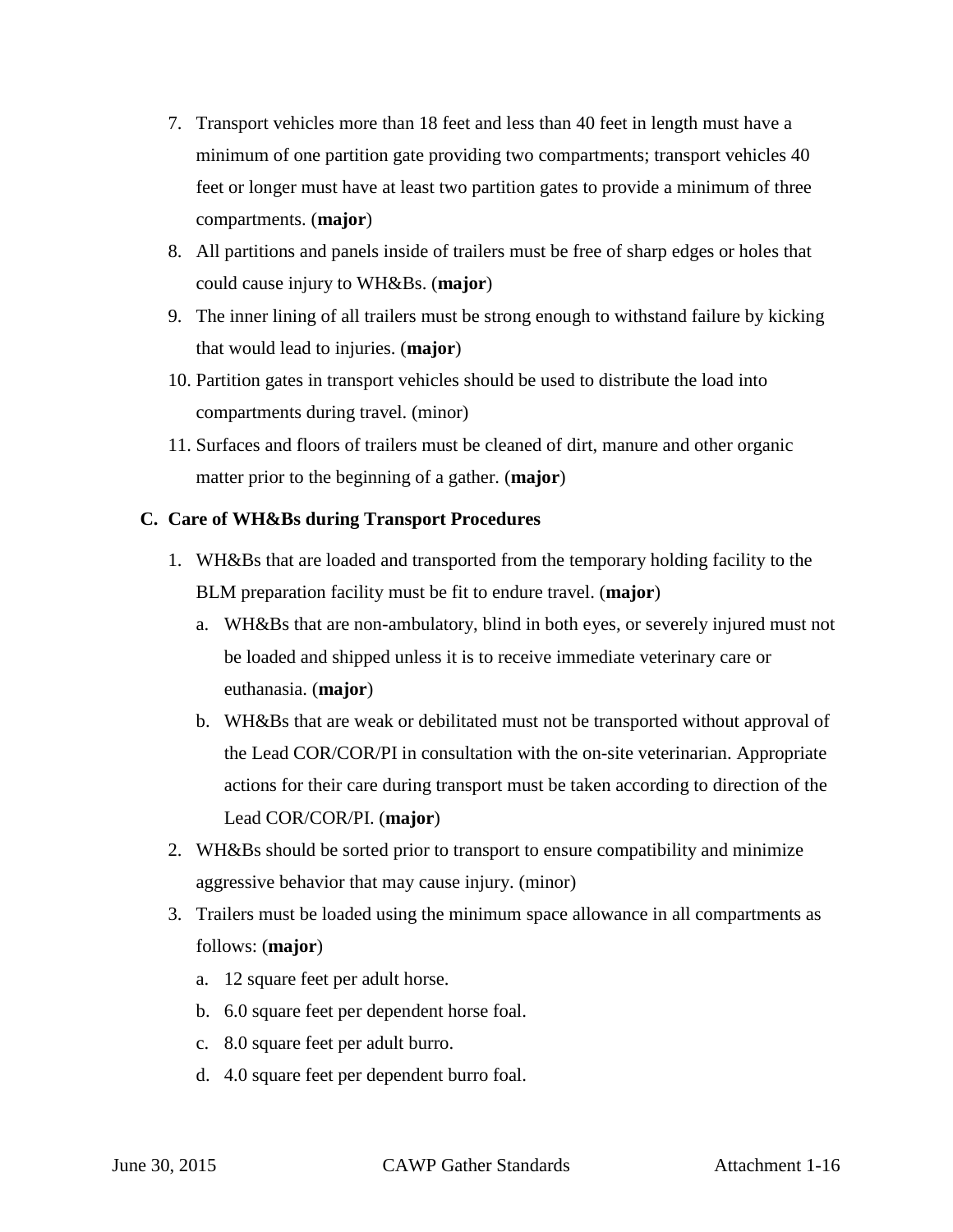- 4. The Lead COR/COR/PI in consultation with the receiving Facility Manager must document any WH&B that is recumbent or dead upon arrival at the destination. (**major**)
	- a. Non-ambulatory or recumbent WH&Bs must be evaluated on the trailer and either euthanized or removed from the trailers using a sled, slide board or slip sheet. (**major**)
- 5. Saddle horses must not be transported in the same compartment with WH&Bs. (**major**)

## **VI. EUTHANASIA OR DEATH**

## **A. Euthanasia Procedure during Gather Operations**

- appropriate for the circumstances must be available at all times during gather operations. When the travel time between the trap site and temporary holding facility euthanasia must be in place at both the trap site and temporary holding facility during the gather operation. (**major**) 1. An authorized, properly trained, and experienced person as well as a firearm exceeds one hour or if radio or cellular communication is not reliable, provisions for
- Association euthanasia guidelines (2013) using methods of gunshot or injection of an 2. Euthanasia must be performed according to American Veterinary Medical approved euthanasia agent. (**major**)
- 3. The decision to euthanize and method of euthanasia must be directed by the Authorized Officer or their Authorized Representative(s) that include but are not limited to the Lead COR/COR/PI who must be on site and may consult with the onsite/on-call veterinarian. (**major**)
- 4. Photos needed to document an animal's condition should be taken prior to the animal being euthanized. No photos of animals that have been euthanized should be taken. certain findings discovered during a postmortem examination or necropsy. (minor) An exception is when a veterinarian or the Lead COR/COR/PI may want to document
- 5. Any WH&B that dies or is euthanized must be documented by the Lead COR/COR/PI including time of day, circumstances, euthanasia method, location, a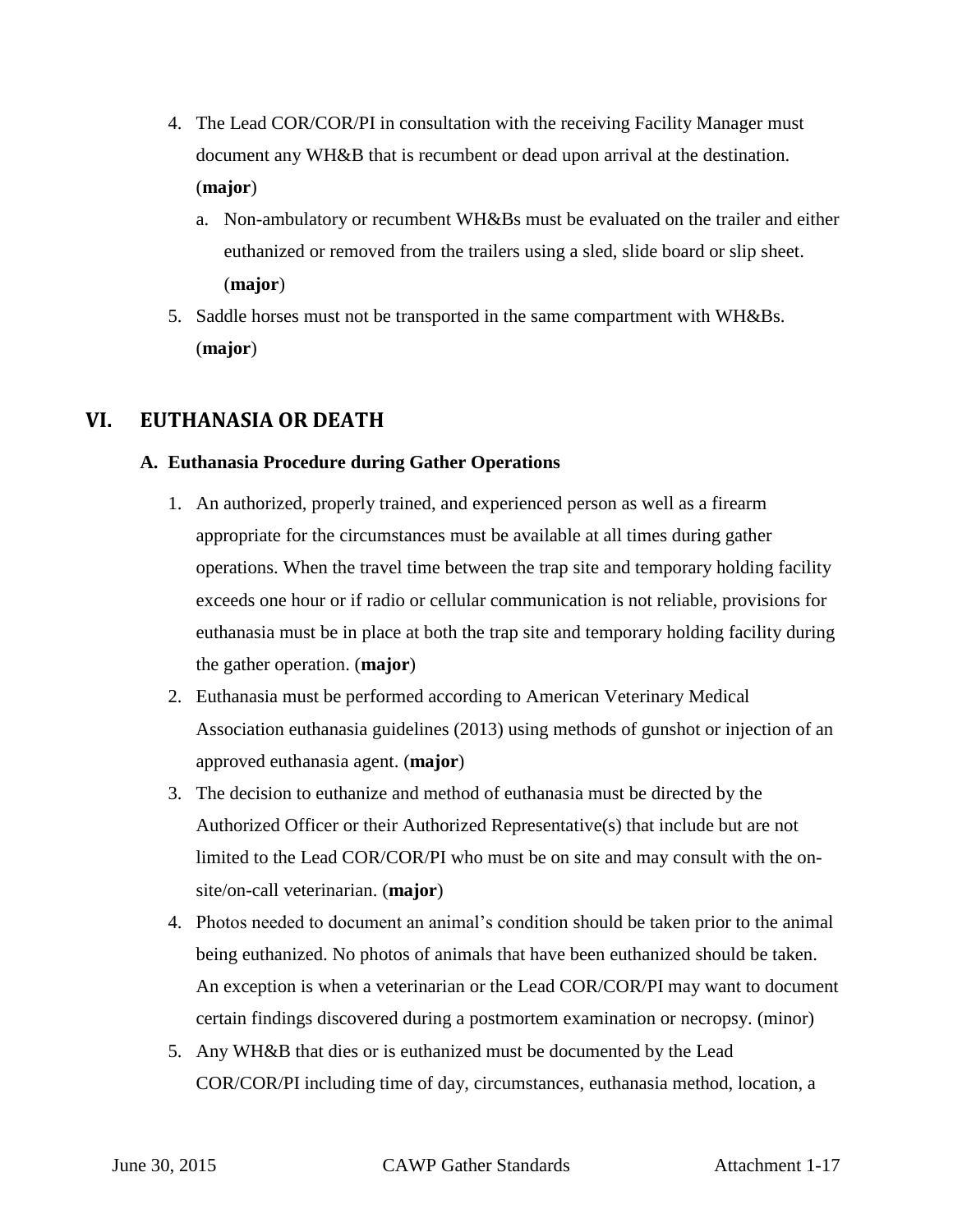description of the age, gender, and color of the animal and the reason the animal was euthanized. (**major**)

 6. The on-site/on-call veterinarian should review the history and conduct a postmortem physical examination of any WH&B that dies or is euthanized during the gather operation. A necropsy should be performed whenever feasible if the cause of death is unknown. (minor)

## **B. Carcass Disposal**

- 1. The Lead COR/COR/PI must ensure that appropriate equipment is available for the timely disposal of carcasses when necessary on the range, at the trap site, and temporary holding facility. (**major**)
- 2. Disposal of carcasses must be in accordance with state and local laws. (**major**)
- 3. WH&Bs euthanized with a barbiturate euthanasia agent must be buried or otherwise disposed of properly. (**major**)
- and 4-6 feet of level earth covers the top of the carcass with additional dirt mounded on top where possible. (minor) 4. Carcasses left on the range should not be placed in washes or riparian areas where future runoff may carry debris into ponds or waterways. Trenches or holes for buried animals should be dug so the bottom of the hole is at least 6 feet above the water table on top where possible. (minor) June 30, 2015 CAWP Gather Standards Attachment 1-18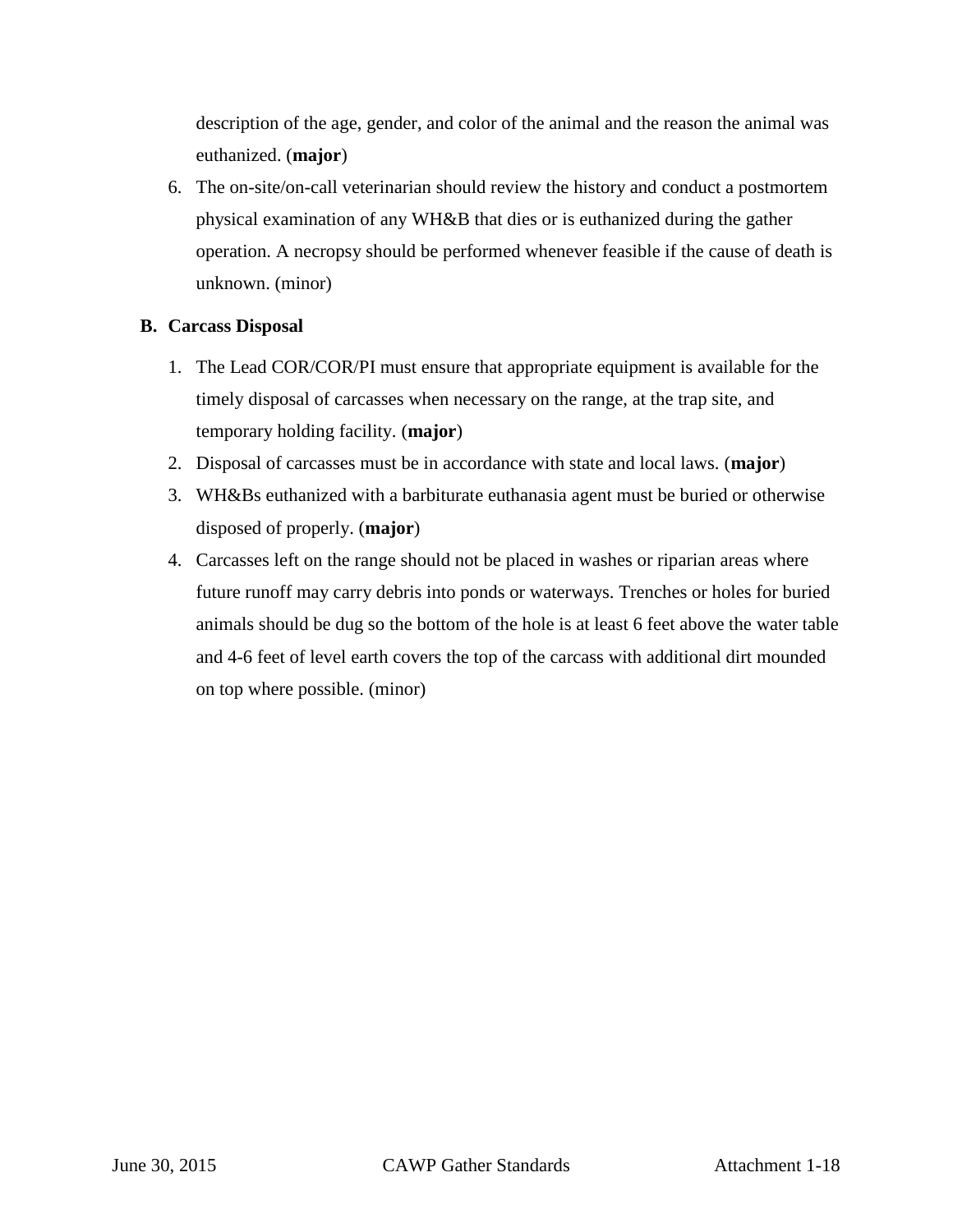## **CAWP**

## **REQUIRED DOCUMENTATION AND RESPONSIBILITIES OF LEAD COR/COR/PI**

| <b>Required Documentation</b> |                                                                                 |  |  |
|-------------------------------|---------------------------------------------------------------------------------|--|--|
| <b>Section</b>                | <b>Documentation</b>                                                            |  |  |
| II.B.5                        | Helicopter contact with any WH&B.                                               |  |  |
| ILC.2                         | Roping of any WH&B.                                                             |  |  |
| III.B.3.a                     | Reason for allowing longer than four hours to reunite foals with mares/jennies. |  |  |
| and                           | Does not apply if foals are being weaned.                                       |  |  |
| III.B.4.b                     |                                                                                 |  |  |
| $\text{III.C.1}$              | Health status of all saddle and pilot horses.                                   |  |  |
| IV.C.2.h                      | All uses of electric prod.                                                      |  |  |
| V.C.4                         | Any WH&B that is recumbent or dead upon arrival at destination following        |  |  |
|                               | transport.                                                                      |  |  |
| VI.A.5                        | Any WH&B that dies or is euthanized during gather operation.                    |  |  |

## **Responsibilities**

| <b>Section</b> | <b>Responsibility</b>                                                                           |
|----------------|-------------------------------------------------------------------------------------------------|
| I.A.10         | Approve materials used in construction of finger gates in bait trapping                         |
| II.A.1         | Direct gather procedures using approved gather technique.                                       |
| II.B. 2        | Determine rate of movement and distance limitations for WH&B helicopter gather.                 |
| II.B.2.a       | Direct appropriate gather/handling methods for weak or debilitated WH&B.                        |
| II.B.3         | Determine whether to abandon pursuit or use other capture method in order to                    |
|                | avoid repeated pursuit of WH&B.                                                                 |
| II.B.4         | Determine width and need for visibility marking when using opening in fence en                  |
|                | route to trap.                                                                                  |
| II.B.6         | Determine number of attempts that can be made to capture the missing half of a                  |
|                | mare/foal pair that has become separated.                                                       |
| II.B.7         | Determine whether to proceed with gather when ambient temperature is outside                    |
|                | the range of $10^{\circ}$ F to 95°F for horses or $10^{\circ}$ F to $100^{\circ}$ F for burros. |
| ILC.1          | Approve roping of any WH&B.                                                                     |
| II.D.1.a       | Determine period of time that water outside a bait trap is inaccessible such that               |
|                | wellbeing of WH&Bs, wildlife, or livestock is not adversely affected.                           |
| III.A.2        | Direct and consult with on-site/on-call veterinarian on any matters related to                  |
|                | WH&B health, handling, welfare and euthanasia.                                                  |